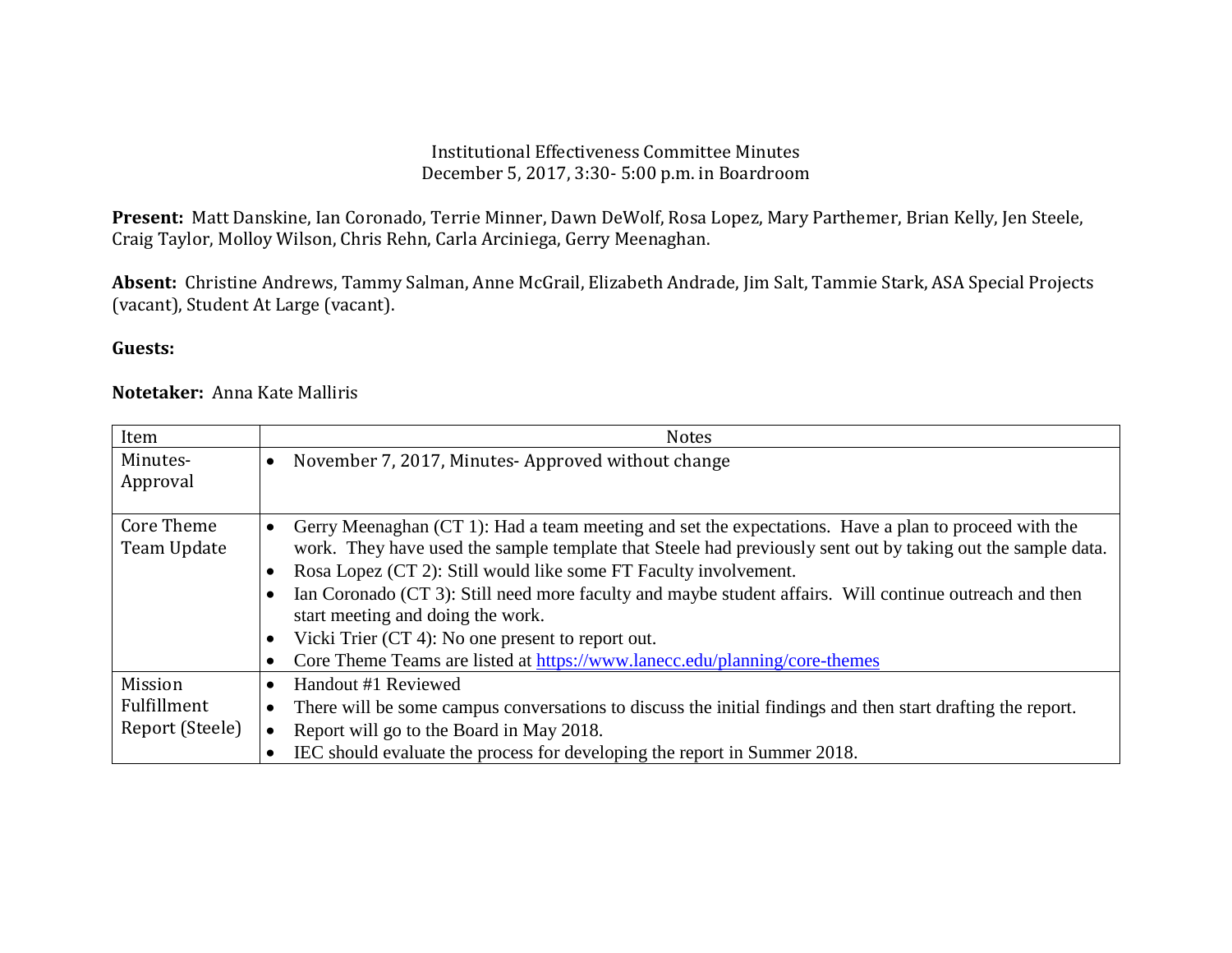| IEC Reports and $\vert \bullet \vert$ |           | Currently in the Accreditation shared drive                                                                     |
|---------------------------------------|-----------|-----------------------------------------------------------------------------------------------------------------|
| Next Steps                            | $\bullet$ |                                                                                                                 |
|                                       |           | Everyone should have access to the IEC Drive and they will be moved into it.                                    |
| (Steele)                              |           | To access the drive, create a shortcut on your desktop by:                                                      |
|                                       |           | o For a PC, copy the following into the location (\\shasta\data1\InstitutionalEffectiveness)                    |
|                                       |           | For a Mac, your smb path will be (smb://shasta/data1/InstitutionalEffectiveness)<br>$\circ$                     |
|                                       |           | o If this does not work, please contact Ed Radza at GWR equest.                                                 |
|                                       | $\bullet$ | Handout #2 Reviewed                                                                                             |
|                                       | $\bullet$ | May need to look at the groups that are reporting and they may need to change/grow when the process is          |
|                                       |           | evaluated in the summer.                                                                                        |
|                                       | $\bullet$ | Reports will be sent out by email to all IEC members.                                                           |
|                                       | $\bullet$ | Steele, DeWolf will go through the reports to identify materials that will be helpful to the Core Theme         |
|                                       |           | Teams.                                                                                                          |
| College Council                       | $\bullet$ | Handout #3 Reviewed                                                                                             |
| Update                                | $\bullet$ | This is about planning at the highest level. This is about how the planning process is working at different     |
|                                       |           | phases.                                                                                                         |
|                                       | $\bullet$ | Would be easier to understand if the characteristics are listed and then being evaluated based on the level.    |
|                                       | $\bullet$ | Sub-committee with work on the refinement of this table.                                                        |
| <b>Core Themes</b>                    | $\bullet$ | College Council did not approve the Core Themes when it was brought to them 2 years ago.                        |
|                                       | $\bullet$ | We have moved forward with the work based on the version brought to College Council.                            |
|                                       | $\bullet$ | Went back to College Council again and the Core Themes were approved but not the objectives and                 |
|                                       |           | indicators.                                                                                                     |
|                                       | $\bullet$ | Handout #4 reflects the suggestions made by Jim Salt. Further suggestions should be forthcoming from            |
|                                       |           | Jessica Alverado. Salts concerns included that the focus was not enough on academics.                           |
|                                       | $\bullet$ | There was a clear process for participation in the original drafting process. There were a lot of opportunities |
|                                       |           | for participation through the Conversation Kits for each Core Theme.                                            |
|                                       | $\bullet$ | There will be another opportunity for feedback to be given and fine tuning to be made.                          |
|                                       |           | IEC is responsible for this work. This feedback should be considered by the IEC as the work moves forward       |
|                                       |           | but it cannot derail the work or the processes agreed to by the IEC.                                            |